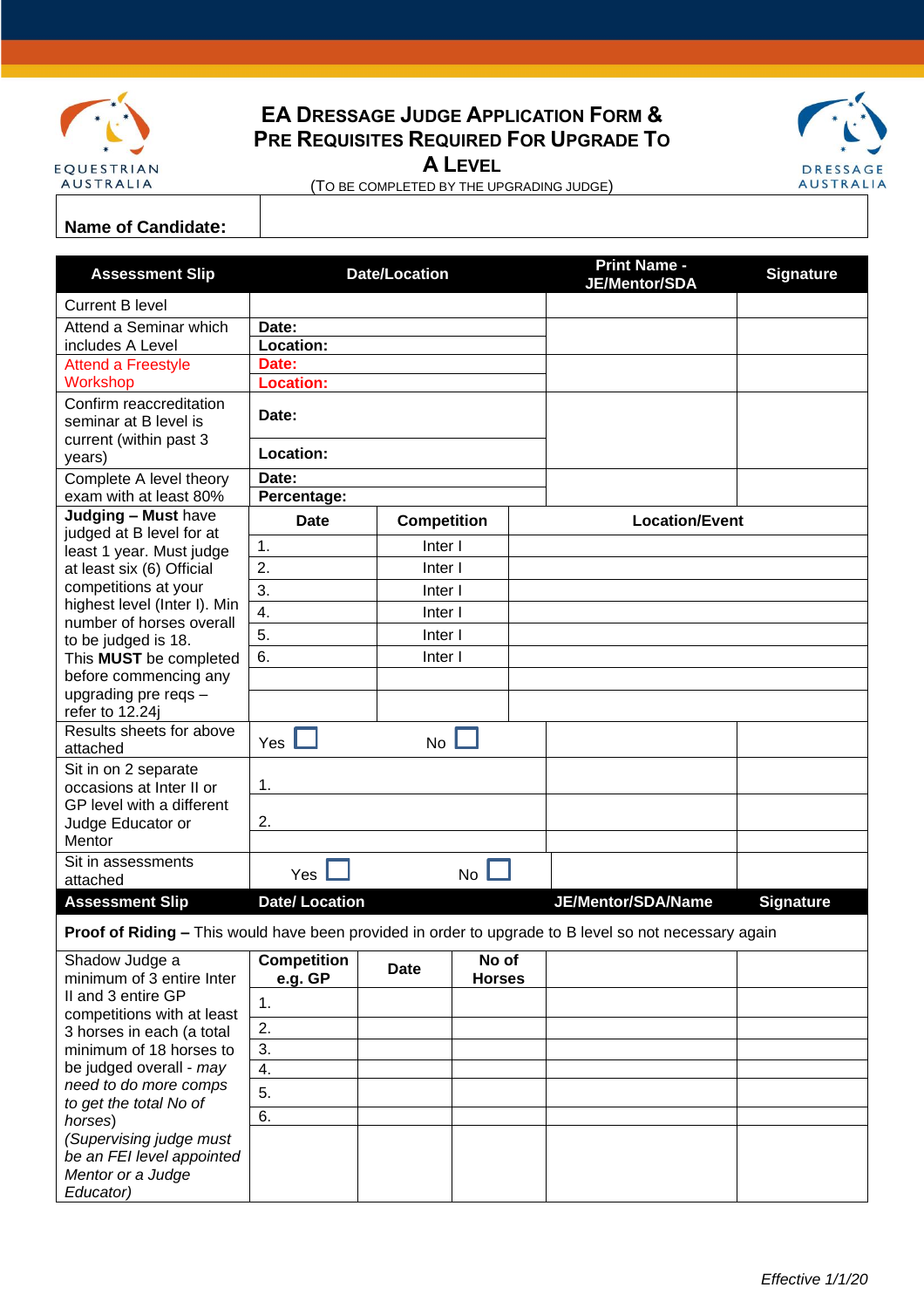



| Shadow judge at least 1<br>Medium Tour or GP                                                                                                                                                                                    | <b>Competition</b><br>e.g. GP | Date | No of<br><b>Horses</b> |  |  |
|---------------------------------------------------------------------------------------------------------------------------------------------------------------------------------------------------------------------------------|-------------------------------|------|------------------------|--|--|
| Freestyle with overall<br>total of 8 horses                                                                                                                                                                                     | 1.                            |      |                        |  |  |
| (Supervising judge must                                                                                                                                                                                                         |                               |      |                        |  |  |
| be an FEI level appointed<br>Mentor or a Judge                                                                                                                                                                                  |                               |      |                        |  |  |
| Educator)                                                                                                                                                                                                                       |                               |      |                        |  |  |
| Only positive Shadow Judging and Sit-In assessments can be submitted. Assessments with 'needs more training'<br>will not be accepted and candidates will be required to undertake a further Shadow Judging or Sit-In assignment |                               |      |                        |  |  |
| All Shadow judging<br>assessments attached<br>Note: 1 shadow judging<br>at Medium Tour or Inter II<br>level can be substituted                                                                                                  | $Yes$ $\Box$                  |      | $No$ $\Box$            |  |  |
| with an additional sit-in<br>e.g. 3xsit-ins & 3xSJ                                                                                                                                                                              |                               |      |                        |  |  |
|                                                                                                                                                                                                                                 | Date:                         |      |                        |  |  |
| <b>Practical Exam</b><br>Completed                                                                                                                                                                                              | Location:                     |      |                        |  |  |
|                                                                                                                                                                                                                                 | <b>Competent</b>              |      |                        |  |  |
|                                                                                                                                                                                                                                 | <b>Not Yet Competent</b>      |      |                        |  |  |

*SDA – Please return a copy of this form only to the EA Education Department*

EA Pathways Administrator EA National Office PO Box 673, SYDNEY MARKETS, NSW 2129 OR [Amy.McGregor@equestrian.org.au](mailto:Amy.McGregor@equestrian.org.au) **NOTE:** Applications that do not include a completed table will not be accepted

Please provide the following details:

| <b>Current EA Member Number:</b>        |                     |
|-----------------------------------------|---------------------|
| Blue Card Details: (QLD only)   Number: | <b>Expiry Date:</b> |

| Name:    | Date of Birth: | Current EA No: |
|----------|----------------|----------------|
| Address: |                |                |
| Suburb:  | State:         | Post Code:     |
| Tel:     | Mobile:        |                |
| Email:   |                |                |